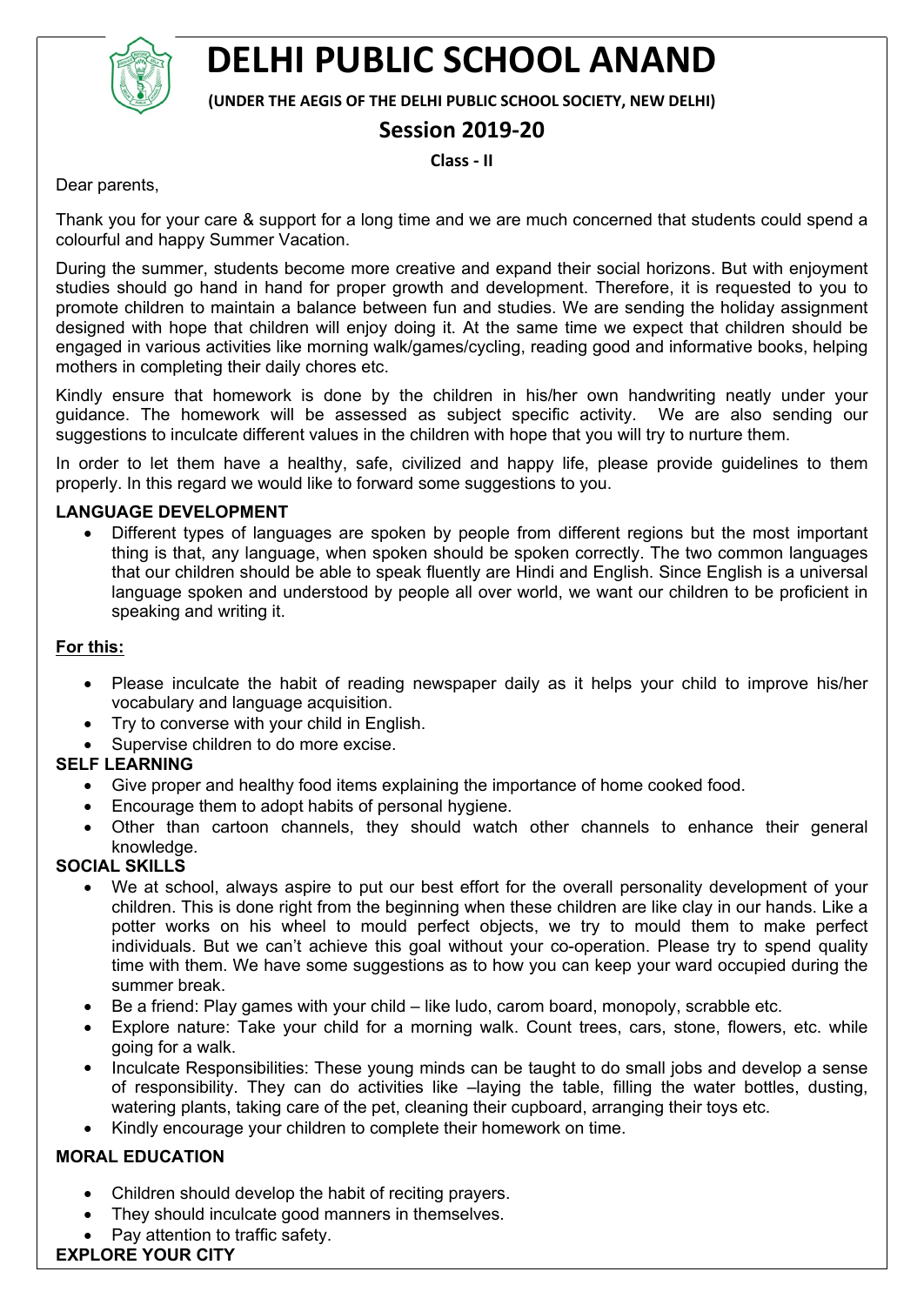| • Visit to different places like banks, railway reservation, newspaper's office etc. can be enriching for |
|-----------------------------------------------------------------------------------------------------------|
| children. Try to visit such places with your ward.                                                        |

# **Summer Vacation Homework Assignments**

# **Class II English** Write one page of Cursive writing every day. • Every day read one page. Learn two words everyday by 'say' and 'write' **EVS** Write Ten sentences about Your daily routine. Write two good habits that you have and two bad habits that you want to change. **Mathematics** Assignment Sheet **Hindi** नीचे दिये गए प्रश्नों के उत्तर लिखिए। दो फलों के नाम-दो फुलों के नाम-दो पशुओं के नाम-दो पक्षियों के नाम-दो रंगों के नाम-दो महीनों के नाम(हिन्दी महीने)-दो दिनों के नाम(हिन्दी दिन)-दो शहरों के नाम-दो नदियों के नाम-दो पहाड़ों के नाम-दो मित्रों के नाम-दो वषय जो आप पढ़ते ह-

**Computer**

During the summer vacation you may be visiting many places, observe the use of computer and note it down in your own words.

**Note:** 

All the Assignments have to do in separate folder using assignment papers/ ruled pages.

- Marks/grades will be allotted.
- Last date to submit the assignment is 20/06/2019.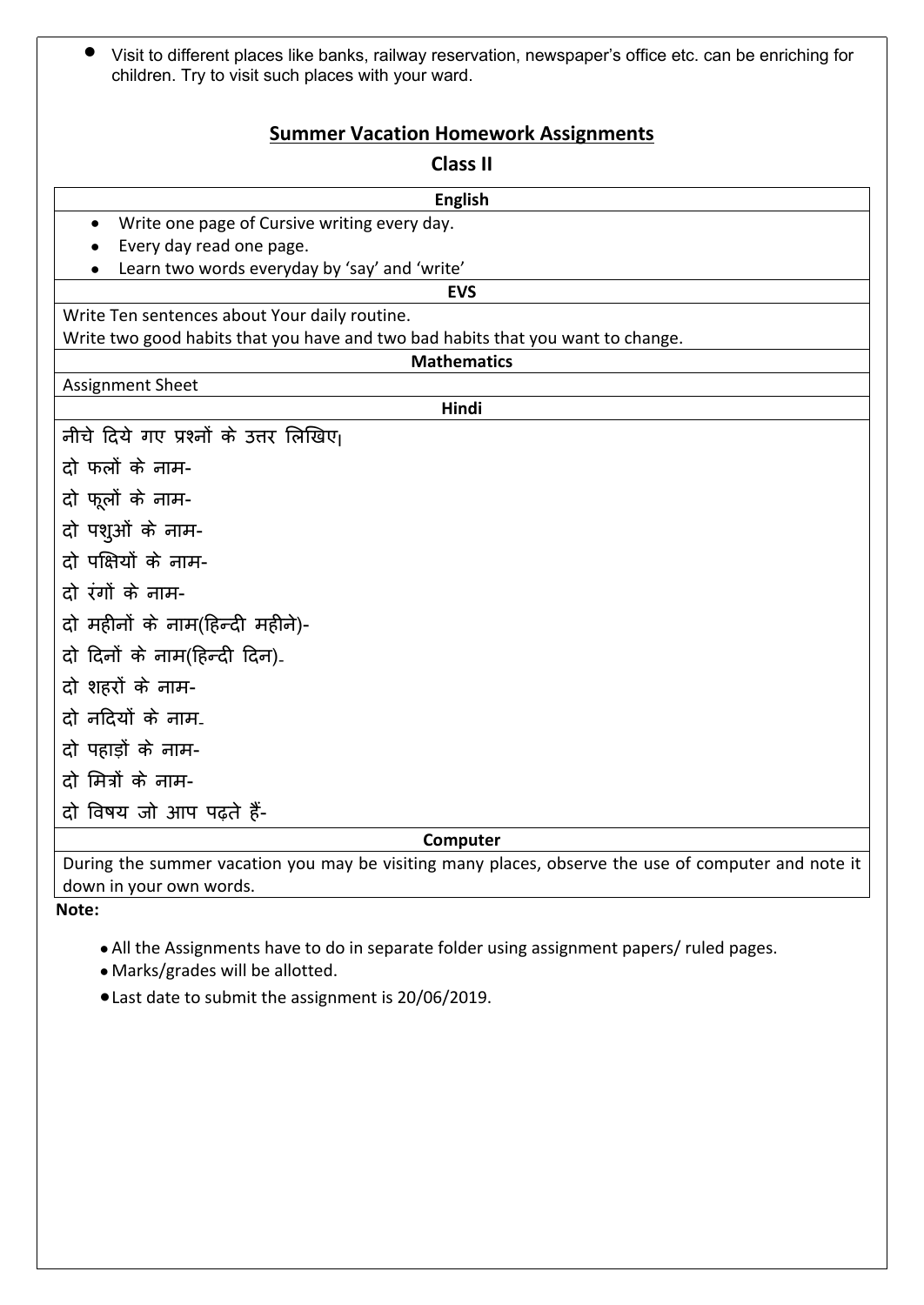|             | DELHI PUBLIC SCHOOL ANAND<br><b>Session 2019-20</b><br><b>Summer Vacation Homework Assignment</b>                                                                                                                                                                                                                                                                                                                                                                                                                  |                       |
|-------------|--------------------------------------------------------------------------------------------------------------------------------------------------------------------------------------------------------------------------------------------------------------------------------------------------------------------------------------------------------------------------------------------------------------------------------------------------------------------------------------------------------------------|-----------------------|
| $Class$ : I | <u> 1980 - Jan Samuel Barbara, martin a shekara 1980 - An tsaranin a shekara 1980 - An tsaranin a shekara 1980 -</u>                                                                                                                                                                                                                                                                                                                                                                                               | Subject : Mathematics |
|             | Q.1 Write all even numbers between 32 and 50                                                                                                                                                                                                                                                                                                                                                                                                                                                                       |                       |
|             | $32, \underline{\hspace{1cm}}, \underline{\hspace{1cm}}, \underline{\hspace{1cm}}, \underline{\hspace{1cm}}, \underline{\hspace{1cm}}, \underline{\hspace{1cm}}, \underline{\hspace{1cm}}, \underline{\hspace{1cm}}, \underline{\hspace{1cm}}, \underline{\hspace{1cm}}, \underline{\hspace{1cm}}, \underline{\hspace{1cm}}, \underline{\hspace{1cm}}, \underline{\hspace{1cm}}, \underline{\hspace{1cm}}, \underline{\hspace{1cm}}, \underline{\hspace{1cm}}, \underline{\hspace{1cm}}$                           |                       |
|             | Q.2 Write all odd numbers between 33 and 51                                                                                                                                                                                                                                                                                                                                                                                                                                                                        |                       |
|             | $33, \underline{\hspace{1cm}}, \underline{\hspace{1cm}}, \underline{\hspace{1cm}}, \underline{\hspace{1cm}}, \underline{\hspace{1cm}}, \underline{\hspace{1cm}}, \underline{\hspace{1cm}}, \underline{\hspace{1cm}}, \underline{\hspace{1cm}}, \underline{\hspace{1cm}}, \underline{\hspace{1cm}}, \underline{\hspace{1cm}}, \underline{\hspace{1cm}}, \underline{\hspace{1cm}}, \underline{\hspace{1cm}}, \underline{\hspace{1cm}}, \underline{\hspace{1cm}}, \underline{\hspace{1cm}}, \underline{\hspace{1cm}}$ |                       |
|             | Q.3 $4$ Ten + 8 Ones = $40 + 8 = 48$                                                                                                                                                                                                                                                                                                                                                                                                                                                                               |                       |
|             | Complete the following using the above example                                                                                                                                                                                                                                                                                                                                                                                                                                                                     |                       |
|             | a. 6 Tens + 3 Ones = _____ + _____ = _______                                                                                                                                                                                                                                                                                                                                                                                                                                                                       |                       |
|             | b. 3 Tens + 9 Ones = _____ + _____ = ______                                                                                                                                                                                                                                                                                                                                                                                                                                                                        |                       |
| Q.4         | Look for the pattern and complete the pattern                                                                                                                                                                                                                                                                                                                                                                                                                                                                      |                       |
|             | 25, 27, ____, 31, ____, ___, ___, 37, _____                                                                                                                                                                                                                                                                                                                                                                                                                                                                        |                       |
|             | Q.5 Solve:                                                                                                                                                                                                                                                                                                                                                                                                                                                                                                         |                       |
|             | 26 birds were sitting on a tree                                                                                                                                                                                                                                                                                                                                                                                                                                                                                    |                       |
|             | $-11$ birds flew away                                                                                                                                                                                                                                                                                                                                                                                                                                                                                              |                       |
|             | There are ______ birds on the tree now                                                                                                                                                                                                                                                                                                                                                                                                                                                                             |                       |
|             | Q.6 Use the symbols $>$ , < or =                                                                                                                                                                                                                                                                                                                                                                                                                                                                                   |                       |
|             | a. $17 - 4$ 9 + 5                                                                                                                                                                                                                                                                                                                                                                                                                                                                                                  |                       |
|             | b. $9 + 18$ 20 + 9                                                                                                                                                                                                                                                                                                                                                                                                                                                                                                 |                       |
|             | c. $6 + 4$ 15 – 4                                                                                                                                                                                                                                                                                                                                                                                                                                                                                                  |                       |
|             | d. $21 + 7$ _______ 14 + 4                                                                                                                                                                                                                                                                                                                                                                                                                                                                                         |                       |
|             | Q.7 Read carefully and answer the following:                                                                                                                                                                                                                                                                                                                                                                                                                                                                       |                       |
|             |                                                                                                                                                                                                                                                                                                                                                                                                                                                                                                                    |                       |